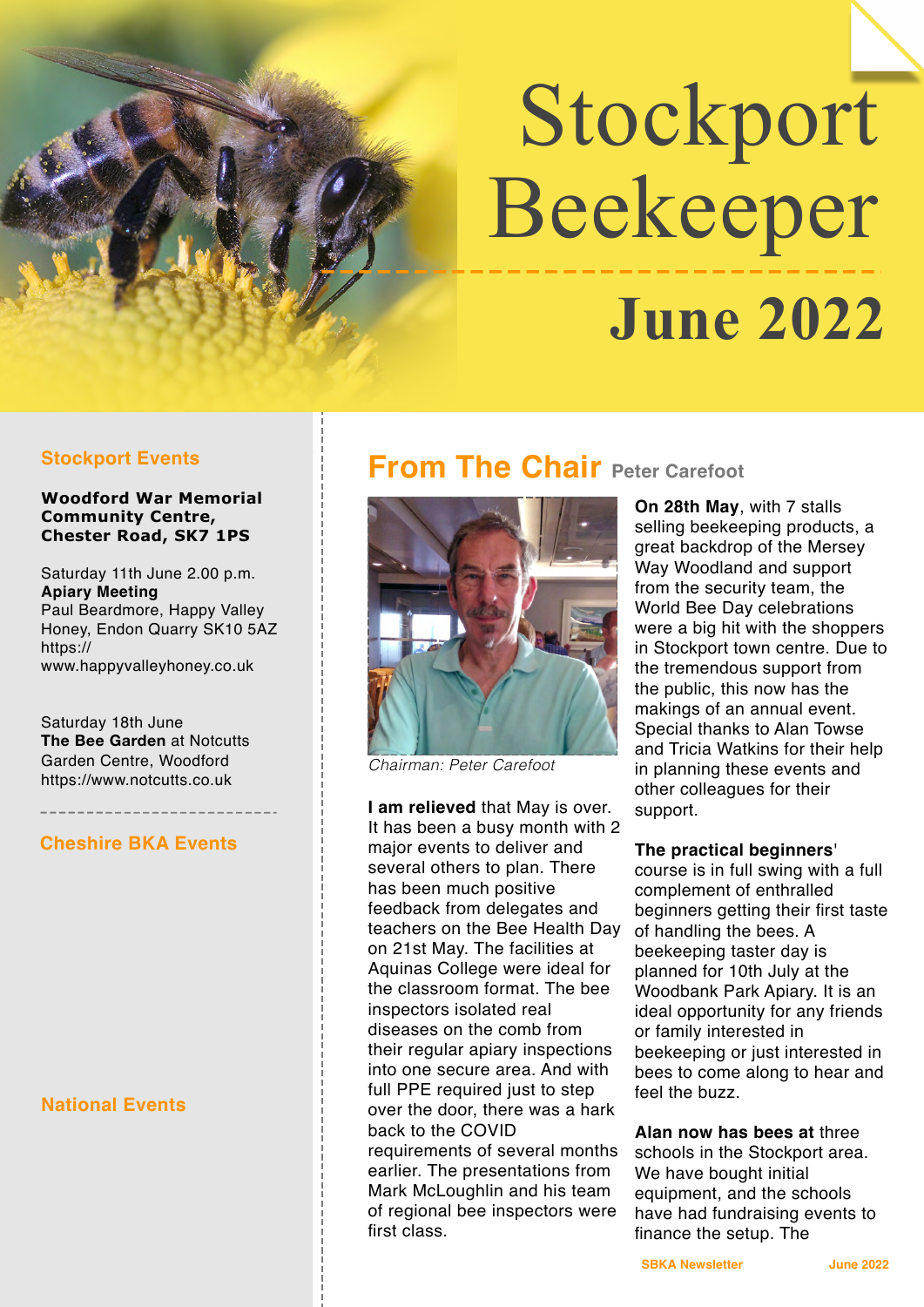

**Who's on the Committee?**

Peter Carefoot - Chair

Paul Wheeldon - Vice Chair & Library

David Lilley - Apiary Manager

Vacant - Assistant Apiary Manager

Tricia Watkins - Programme and Events Manager

Sue Payge - Honey Show Manager

Alan Towse - Education Secretary

Brian Gee

Liz Sparkes

Alistair Taylor - Treasurer

Steve Donohoe - Secretary

Mark Davis

Dermot Carty - Asst. Apiary Mngr

# **Next Committee Meeting**

**Thursday 9th June at 7.15pm**

Woodbank Meeting Room *(Committee members only)*



celebration of World Bee Day, particularly at Mellor Primary School and Torkington Primary School, was a delight for the kids involved and the lookers-on. It was a brilliant day.

**Tricia Watkins is getting** to grips with the 2023 events programme. The latest event schedule is now on the Stockport Beekeepers website. She would like members to let her know what types of events or beekeeping topics they would like presented.

**This week** Alan and I have completed beekeeping theory lessons at The ARC, an abstinence and recovery centre next to HMP Strangeways. The hive and the rest of the kit are in place, and there is much excitement with the bees due soon.

# **From The Apiary Peter Carefoot**

After ten days away in France and visiting my sister in Dorset, swarming anxiety was well established as I arrived home. The first day back was wet and windy, which kept me out of the hives. I found swarm cells the next day in one colony, just one day from sealing. I transferred the queen a nuc, and later that evening, a glass of red calmed the swarming anxiety. Five days later, I destroyed all the cells except the chosen one. I am now waiting expectantly for the new arrival to start laying, watching the entrance daily for signs of pollen.

Since then, I have managed the swarming of another large colony by removing the queen to a nuc, which is now my preferred way of swarm management. I use poly nucs, which are light and easy to carry around. I have a prepared nuc to hand for each hive inspection, ready to add immediately the frame on which I find the queen. I think poly nucs also keep small groups of bees much warmer than the wooden

**The swarming season** is in full swing, and the swarm catchers have been very busy. Every day, I get several emails and calls about "swarms" of the European tree bumblebee, which is spreading ever more widely across the region. These range from just two bees in the garden shed to bees in the bird box beside the dog kennel and even bees under the bath; each day brings a different scenario. On one day recently, every swarm catcher in the Stockport region was out gathering bees when I tried to contact them.

**Remember to keep up** with your weekly checks and have a straightforward swarm control method in mind.

versions. None of my three other colonies has yet developed signs of swarming.

I no longer lie awake at night fretting about swarms and mating flights. What will be, will be. However, I get anxious with this showery, cold weather that is not conducive to successful mating flights. Will they get properly mated or not? Especially when I am hoping for some daughters that will be as good as or if not better than mum. I do not want to lose the genes I think I have been nurturing for several years. My bees are mostly very calm, and I like it like that.

There is a mystery at the church apiary. When I opened my large, double brood colony in March, the bee numbers were lower than expected. I could not find my lovely, prolific but old green-dot queen. In her place was a new queen, so I presumed it was a late autumn supersedure, and I marked her white. Subsequently, weekly checks revealed eggs and developing brood, and the white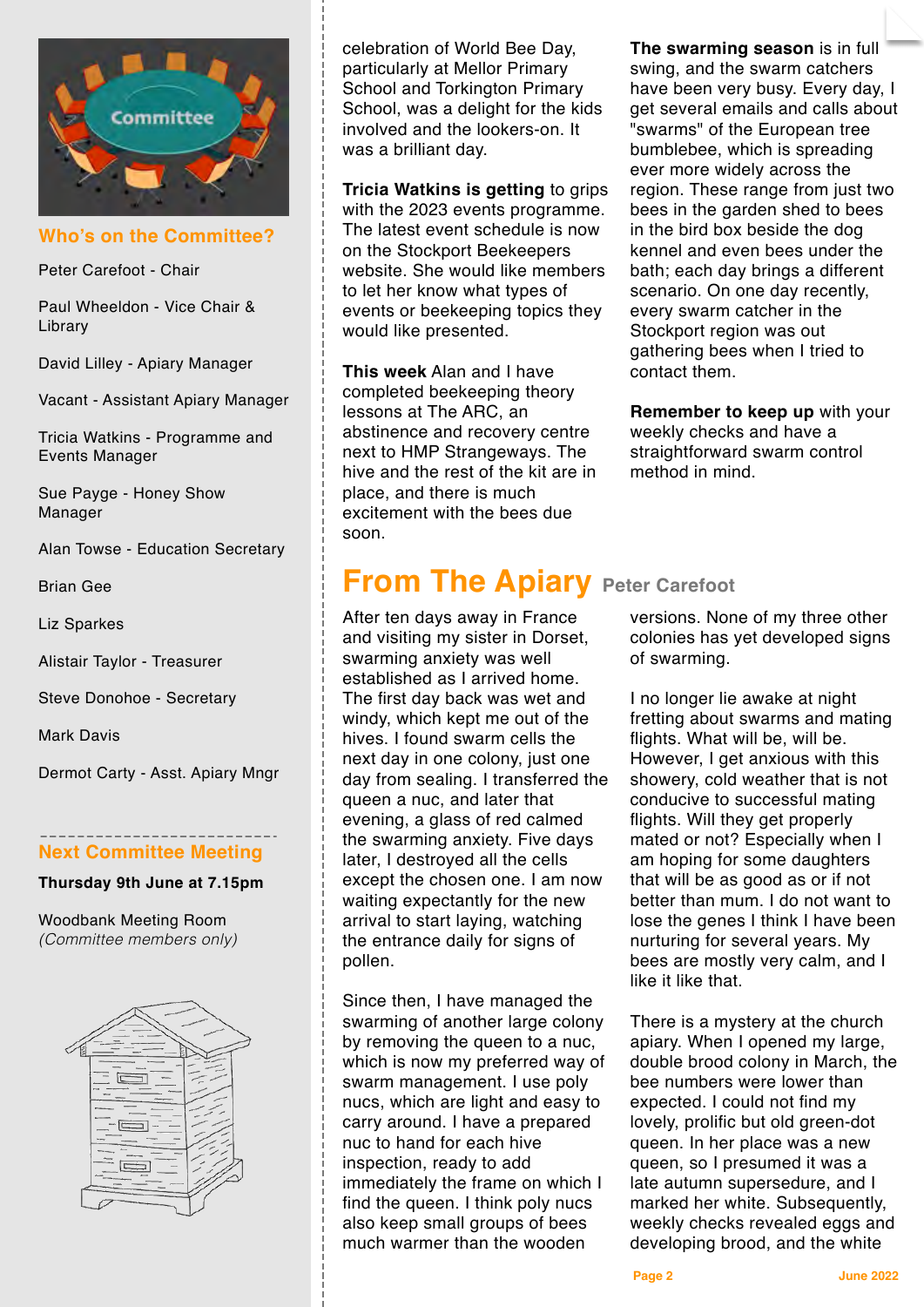# **BBKA Modules**

The syllabi for the BBKA module exams have been updated for 2022.

The updated syllabi are available on the BBKA website alongside updated reading lists:

<https://www.bbka.org.uk/modules>

# **Mentors**

If you are a beginner and want the guidance of a beekeeping mentor please ask the secretary about this [secretary@stockportbeekeepers.](mailto:secretary@stockportbeekeepers.co.uk) [co.uk](mailto:secretary@stockportbeekeepers.co.uk)

Also, if you are more experienced and **wish to become a mentor**, your services will be very much appreciated. You don't have to be the world's leading authority on keeping bees - just share what you know and you can always ask a more experience beek for support if needed. Again, contact the secretary about this.

# **Contact Details**

If you want to contact the secretary (Steve Donohoe) the email address is:

[secretary@stockportbeekeepers.co.uk](mailto:secretary@stockportbeekeepers.co.uk)

Feel free to send in any articles for the newsletter, snippets of news or events.

dot queen was easy to find. That is until two weeks ago when I could not find her. Two swarm cells did not look quite right, so I destroyed them to go back in five days to see if there were any more due to a missing queen. Five days later, there were plenty of new eggs, no queen cells, but again, no sign of the white dot queen. Then I saw her, the Green Queen, not seen since autumn 2021 and presumed dead. There was no sign of the white dot queen. So now I do not know if the white queen is still there in hiding and is laying the eggs. Or if she is dead and the old Green Queen has always been the one that lays the eggs. I cannot wait until the next scheduled check. I shall take my wife, the ace-queen finder, and finally get to the bottom of this mystery.

The church apiary is looking good, with spring flowers bursting all around. It is a place of peace for some meditation and some calm. The extra winter work to

clear the brambles has left space for the flowers to thrive, though we might pay the price of less honey from the bramble flowers. S. has also managed swarm cells from her double brood. Neither of us wants more colonies, so our queen rearing plans could take a back seat if these queens get mated and become 'belters'.

I have added some drone foundation to all my brood boxes attempting to help increase the drone gene pool here in Glossop. Two colonies have used the foundation whilst the other three have not. When the first crop of drones emerges, I will remove the frames. It is an experiment, but I am now not sure what it will show me. I am aware of the propensity of the varroa mite for drone larvae, so I remain unsure about the outcome and have now developed varroa anxiety. It is a lark this beekeeping!

# *Peter Carefoot*